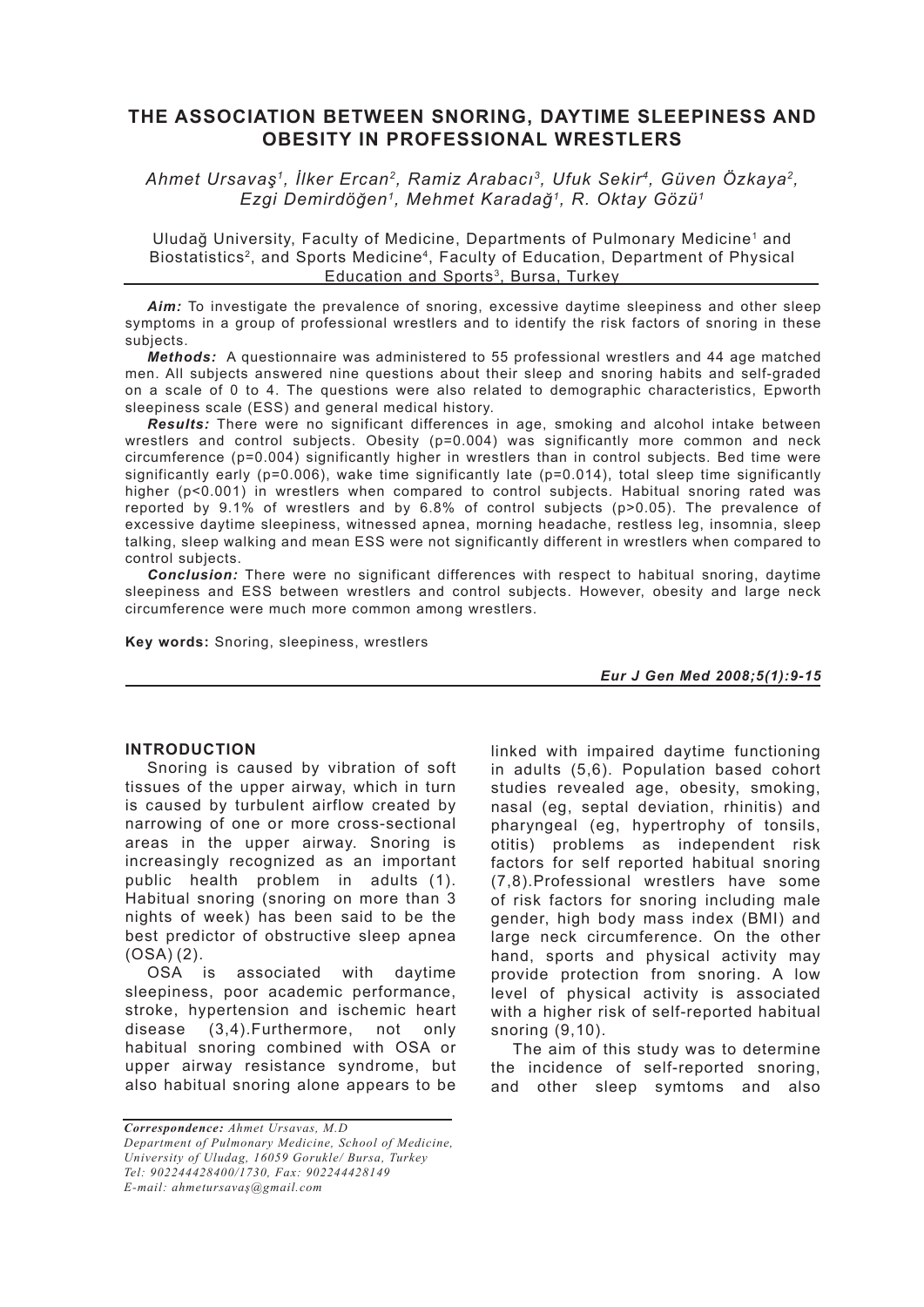|                                           | Wrestlers       | Control subjects | p     |
|-------------------------------------------|-----------------|------------------|-------|
| Age, year                                 | $22.0 \pm 2.1$  | $22.3 \pm 2.2$   | ns    |
| Smoking, smoker %                         | $14(25.5\%)$    | $12(28.6\%)$     | ns    |
| Alcohol intake %                          | $\theta$        | $3(6.8\%)$       | ns    |
| Weight, kg                                | $74.7 \pm 17.2$ | $73.1 \pm 8.6$   | ns    |
| Height, cm                                | $173.0 \pm 7.5$ | $176.3 \pm 5.7$  | ns    |
| BMI, $\text{kg/m}^2$                      | $24.7 \pm 3.6$  | $23.5 \pm 2.5$   | ns    |
| Obesity %, BMI $>$ 29.9 kg/m <sup>2</sup> | $8(14.5\%)$     | $1(2.3\%)$       | 0.004 |
| Neck circumference, cm                    | $41.1 \pm 3.6$  | $36.3 \pm 1.9$   | 0.004 |

**Table 1. Clinical characteristics of the wrestlers and control groups**

*ns: non significant*

to investigate snoring risk factors in professional wrestlers in comparison to age matched men.

## **MATERIAL AND METHODS** *Study Population*

This study was performed during a national wrestling tournament. A questionnaire was administered to 55 professional wrestlers and 44 agematched men. Active sportman in control group were excluded from this study. They were asked to complete the questionnaire on a voluntary basis after informed consent form.

#### *Questionnaire*

The questionnaire was administered by research assistans. All subjects answered nine questions (Have you got insomnia, walking in sleep, talking in sleep, restless legs, snoring, positional snoring, witnessed apnea, day time sleepiness and morning headache ?) about their sleep and snoring habits and self-graded on a scale of 0 to 4, with 0-never, 1-rarely, 2-sometimes, 3 often, and 4-always. Habitual snoring was considered to be the snoring reported as occurring often or always.

The questionnaire consisted of Epworth Sleepiness Scale (ESS) for the evaluated excessive day time sleepiness (11). The ESS is composed of eight situations requiring various degrees of vigilance, each with a score from 0 to 3, with a maximum score of 24 and normal score up to 10. The questions are also related to age, height, weight, smoking habits, alcohol intake, general medical history and pharmacological therapy. Neck circumference was measured by research assistants.

## *Statistical Analysis*

Statistical analysis was performed using the SPSS version 13.0 and Medcalc software. The evaluation of categorical variables was analyzed by using Chi-square and Fisher-exact tests. The statistical significance of differences between the subdivided groups were analyzed with Mann-Whitney U and Kruskal-Wallis tests. The relationship among variables was evaluated by Pearson correlation coefficient. Diagnostic proportions were given along with their 95% confidence intervals (CI). To asses the capability to

| Table 2. Sleep habits of the wrestlers and control groups |  |  |
|-----------------------------------------------------------|--|--|
|-----------------------------------------------------------|--|--|

| Bed time        | Wrestler<br>(n:55) | Control<br>(n:44) | Wake up time    | Wrestler<br>(n:55) | Control<br>$(n=44)$ |
|-----------------|--------------------|-------------------|-----------------|--------------------|---------------------|
| 22.00-22.59     | $3(5.4\%)$         | 2 $(4.5\%)$       | 06.00-06.59     | $\theta$           | $8(18.1\%)$         |
| 23.00-23.59     | 18 (32.7%)         | $4(9.1\%)$        | 07.00-07.59     | $15(27.2\%)$       | 19 (43.2%)          |
| $00.00 - 00.59$ | $24(43.6\%)$       | $19(43.2\%)$      | 08.00-08.59     | $26(47.2\%)$       | 14 (31.8%)          |
| 01.00-01.59     | $3(5.4\%)$         | 14 (31.8%)        | $09.00 - 09.59$ | 7(12.7%)           | 2 $(4.5\%)$         |
| $02.00 - 02.59$ | $6(10.8\%)$        | $4(9.1\%)$        | $10.00 - 10.59$ | $3(5.4\%)$         | $1(2.2\%)$          |
| After $03.00$   | $1(1.8\%)$         | $1(2.2\%)$        | After 11.00     | $4(7.2\%)$         | $\left($            |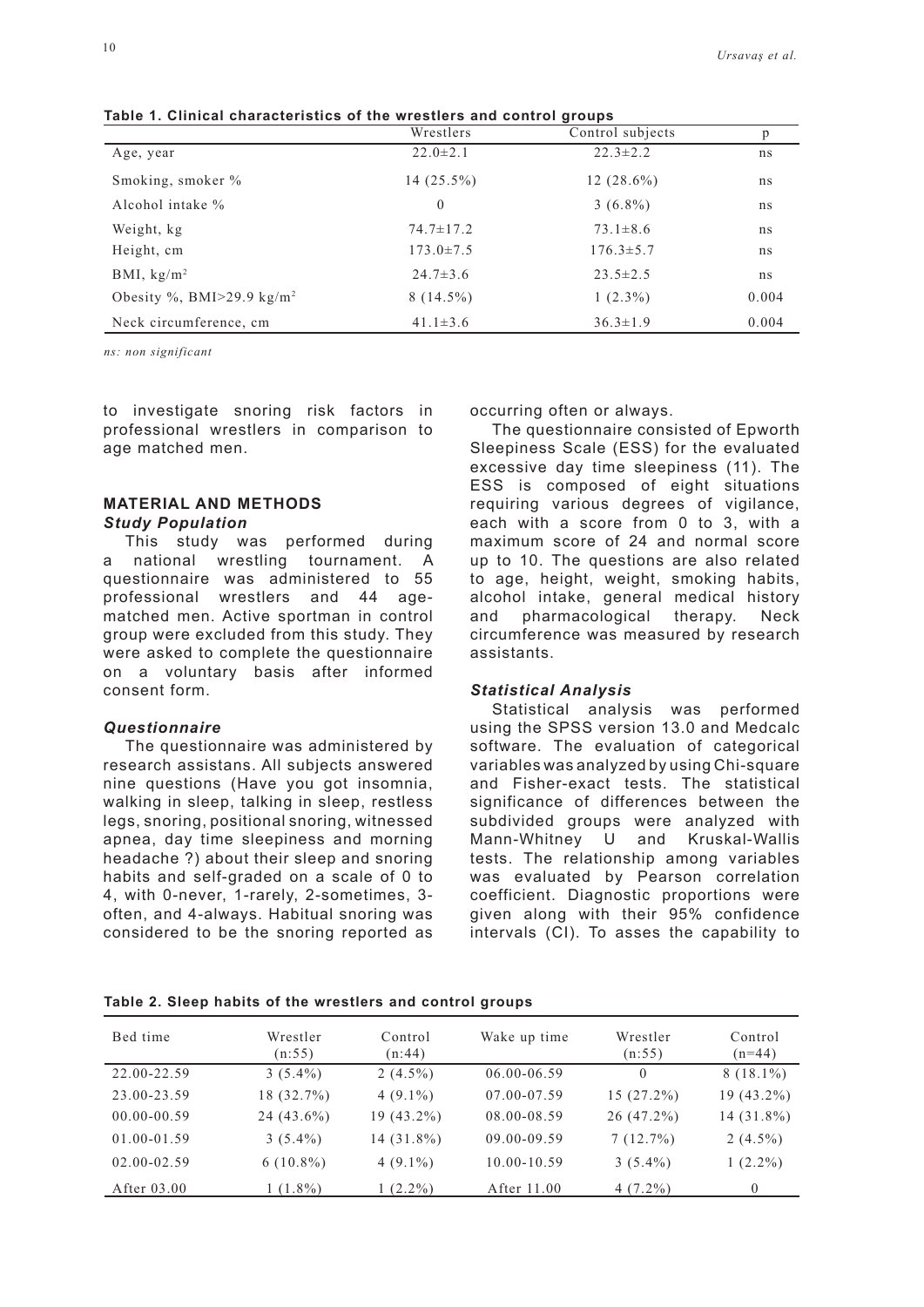| Characteristics                  | Habitual snorer wrestlers | Nonhabitual snorer | р     |
|----------------------------------|---------------------------|--------------------|-------|
|                                  |                           | wrestlers          |       |
| Age, year                        | $23.0 \pm 2.5$            | $21.9 \pm 2.1$     | ns    |
| Smoking (pack/year)              | $0.90 \pm 1.7$            | $0.59 \pm 1.5$     | ns    |
| Weight, kg                       | $98.2 \pm 29.3$           | $72.4 \pm 14.0$    | 0.046 |
| Body mass index, $\text{kg/m}^2$ | $29.7 \pm 5.5$            | $24.2 \pm 2.9$     | 0.026 |
| Neck circumference, cm           | $45.8 \pm 4.8$            | $40.6 \pm 3.3$     | 0.009 |
| Epworth sleepiness score         | $4.7 \pm 2.0$             | $4.9 \pm 3.9$      | ns    |

**Table 3. Characteristics of habitual and nonhabitual snorer wrestlers**

*ns: non significant*

predict habitual snoring in wrestlers we used the receiver-operating characteristic (ROC) curves, whose circumscribed areas (the area under the curve) gave an estimate of the test's diagnostic efficiency. P values < 0.05 were considered to indicate statistical significance.

#### **RESULTS**

Clinical characteristics of the wrestlers and control groups are shown in Table 1. Fifty five wrestlers and 44 age matched control subjects completed the questionnaires. Forty (72.7%) of the wrestlers participated at least once to the national wrestling team. Mean age of the wrestlers was 22.0±2.1 years and 22.3±2.2 years of the control subjects. There were 14 (25.5%) smokers among wrestlers and 12 (28.6%) smokers among control subjects. Body mass index (BMI: weight/height<sup>2</sup>) was  $24.7\pm3.6$  kg/m<sup>2</sup> in wrestlers and 23.5±2.5 kg/m2 in control subjects. There were no significant differences for age, smoking, alcohol intake and mean BMI between wrestlers and control subjects. Subjects who had BMI higher than 29.9 kg/m2 were accepted as obese. Obesity was significantly more common among wrestlers (14.5%) than in control (2.3%) subjects (p=0.004). Neck circumference was significantly higher in wrestlers (41.1±3.6 cm) when compared to control subjects  $(36.3 \pm 1.9 \text{ cm})$  (p=0.004).

Sleep habits of the wrestlers and the control group are shown in Table 2. Mean total sleep time was reported 8.4±1.2 hour in wrestlers and 6.9±1.1 hour in control subjects. Total sleep time was significantly higher in wrestlers when compared to control subjects (p<0.001). Time to go to sleep before 00.00 o'clock was reported by 38.2% of the wrestlers and 13.6% of the control subjects (p=0.006). Awake time after 08.00 o'clock was reported by 25.4% of the wrestlers and 6.8% of the control subjects (p=0.014). Wrestlers bed time were significantly early and awake



**Figure 1 A-B. Prediction of habitual snoring in wrestlers using neck circumference**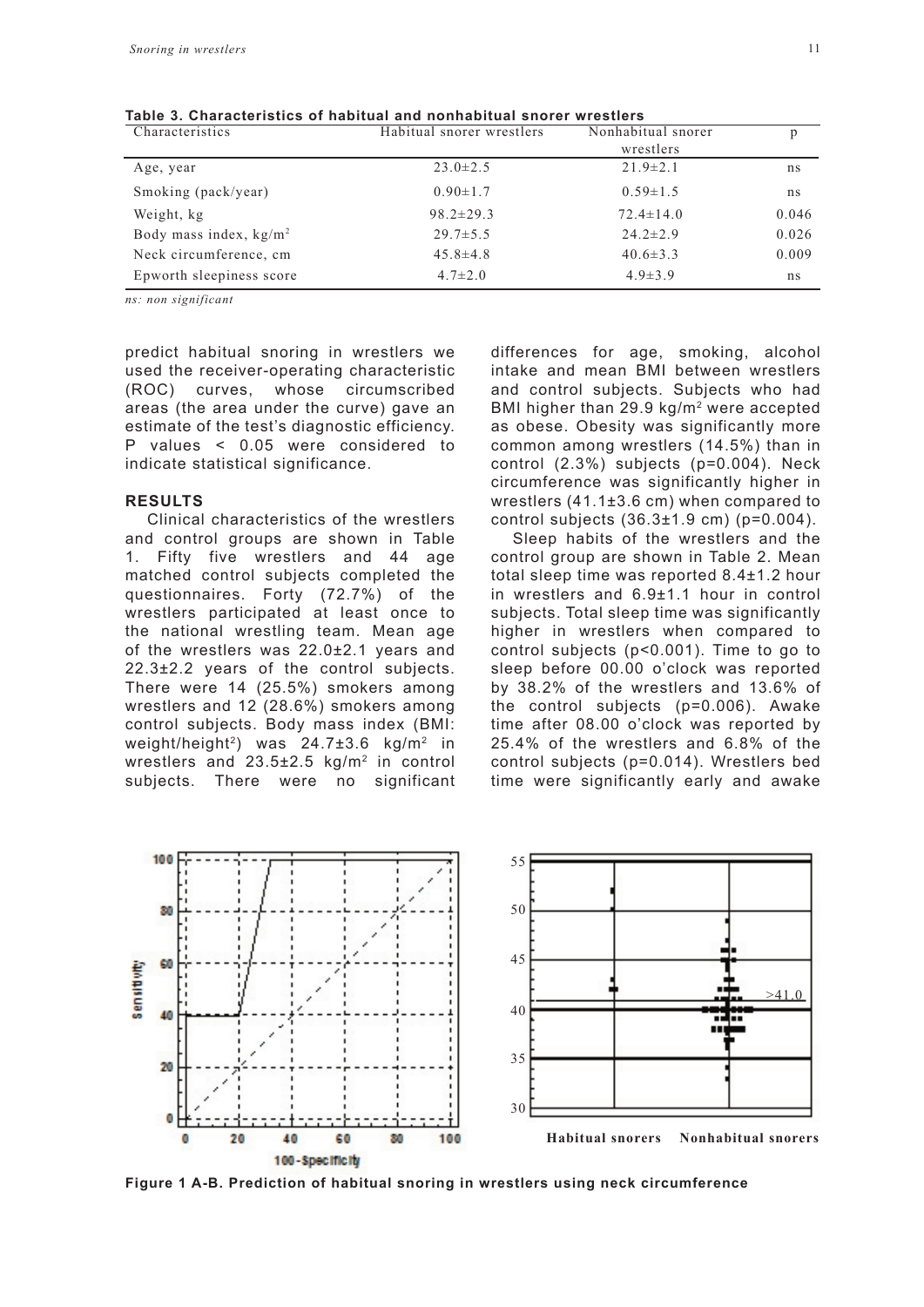time significantly late when compared to control subjects.

The various degrees of snoring frequencies were distributed as follows: 69.1% never, 16.4% rarely, 5.5% sometimes, 7.3% often, and 1.8% always in wrestlers, and 61.4% never, 18.2% rarely, 13.6% sometimes, 2.3% often, and 4.5% always in control subjects. Habitual snoring rate was reported by 9.1% of the wrestlers and 6.8% of the control subjects. There were no significant differences between wrestlers and control subjects with respect to habitual snoring.

Characteristics of habitual and non habitual snorer wrestlers are shown in Table 3. Weight (98.2±29.3 kg in habitual snorer wrestlers, 72.4±14.0 kg in non habitual snorer wrestlers, p=0.046). BMI (29.7±5.5 kg/m2 in habitual snorer wrestlers, 24.2±2.9 kg/m<sup>2 in</sup> non habitual snorer wrestlers, p=0.026) and neck circumference (45.8±4.8 cm in habitual snorer wrestler, 40.6±3.3 cm in non habitual snorer wrestler p=0.009) were significantly higher in habitual snorer wrestlers as compared to nonhabitual snorer wrestlers. There were no significant differences for mean age and smoking habits between habitual and nonhabitual snorer wrestlers.

We used ROC analysis to determine the most useful neck circumference in habitual snorer wrestlers. The area under the ROC curve was 0.844 (p=0.012) for neck circumference (Fig 1 A-B). For the neck circumference threshold of 41 cm, predictive sensitivity and specificity for habitual snoring were 100% (95% CI: 48.0% to 100) and 68.0% (95% CI: 53.3% to 80.5%) respectively.

Excessive daytime sleepiness, witnessed apnea, and morning headache were reported in wrestlers as 12%, 7.4%, and 36.5%, respectively, and in control subjects as 22.7%, 9.1%, and 51.2%, respectively. The prevalence of these symptoms was not significantly different in wrestlers when compared to control subjects. The mean ESS for the wrestlers was in the normal range and not different from that of the control subjects (5.4±3.7 vs. 4.9±3.7, p=0.342). There were no significant differences for ESS between habitual snorer and non habitual snorer wrestlers (4.7±2.0 vs. 4.9±3.9, p=0.738).

ESS greater than 10, which suggests a clinically important degree of daytime sleepiness, was observed in 9.09% of wrestlers and in 13.6% of control subjects. No significant difference was observed in ESS distribution between wrestlers and control subjects. However, obesity was more common among wrestlers than among control subjects.

Symptoms of restless leg syndrome (RLS) were reported as often or always in 16.3% of the wrestlers and 4.5% of the control subjects (p=0.105). The various degrees of RLS frequency were distributed as follows: 54.5% never, 18.2% rarely, 10.9% sometimes, 10.9% often, and 5.5% always in wrestlers, and 70.5% never, 15.9% rarely, 9.1% sometimes, 4.5% often, and 0% always in control subjects. Insomnia, sleep talking and sleep walking were reported in wrestlers as 10.9%, 9.1%, and 7.4%, respectively, and in control subjects 11.3%, 2.3%, and 2.3%, respectively (p>0.05).

# **DISCUSSION**

To our knowledge, this study was the first study, which evaluates the prevalence of sleep disorders in professional wrestlers. The main findings of this study were that there exist no significant differences between wrestlers and control subjects with respect to habitual snoring, daytime sleepiness, ESS, witnessed apnea, morning headache, restless leg, insomnia, sleep talking and sleep walking. We also determined that weights, BMI's and neck circumferences of habitual snorer wrestlers were significantly higher than that of nonhabitual snorer wrestlers.

Population based cohort studies revealed that age, male gender, obesity, smoking, asthma, and nasal congestion are independent risk factors for selfreported snoring (7). Teculescu et al. (12) reported that the prevalence of habitual snoring in middle aged (23-63 years) French males was 32%. They confirmed that age, excess weight, tobacco smoking, blocked nose at night and large soft palate tissue are independently associated with snoring. The prevalence of habitual snoring in 1.910 Asian university student was 25.7%. Male gender showed a trend as an independent predictor for snoring in this study (13). Khoo et al. (14) has shown that snoring was reported by 6.8% of 2298 adults in Singapore. They indicated that male gender, older age, family history, obesity, neck circumference and smoking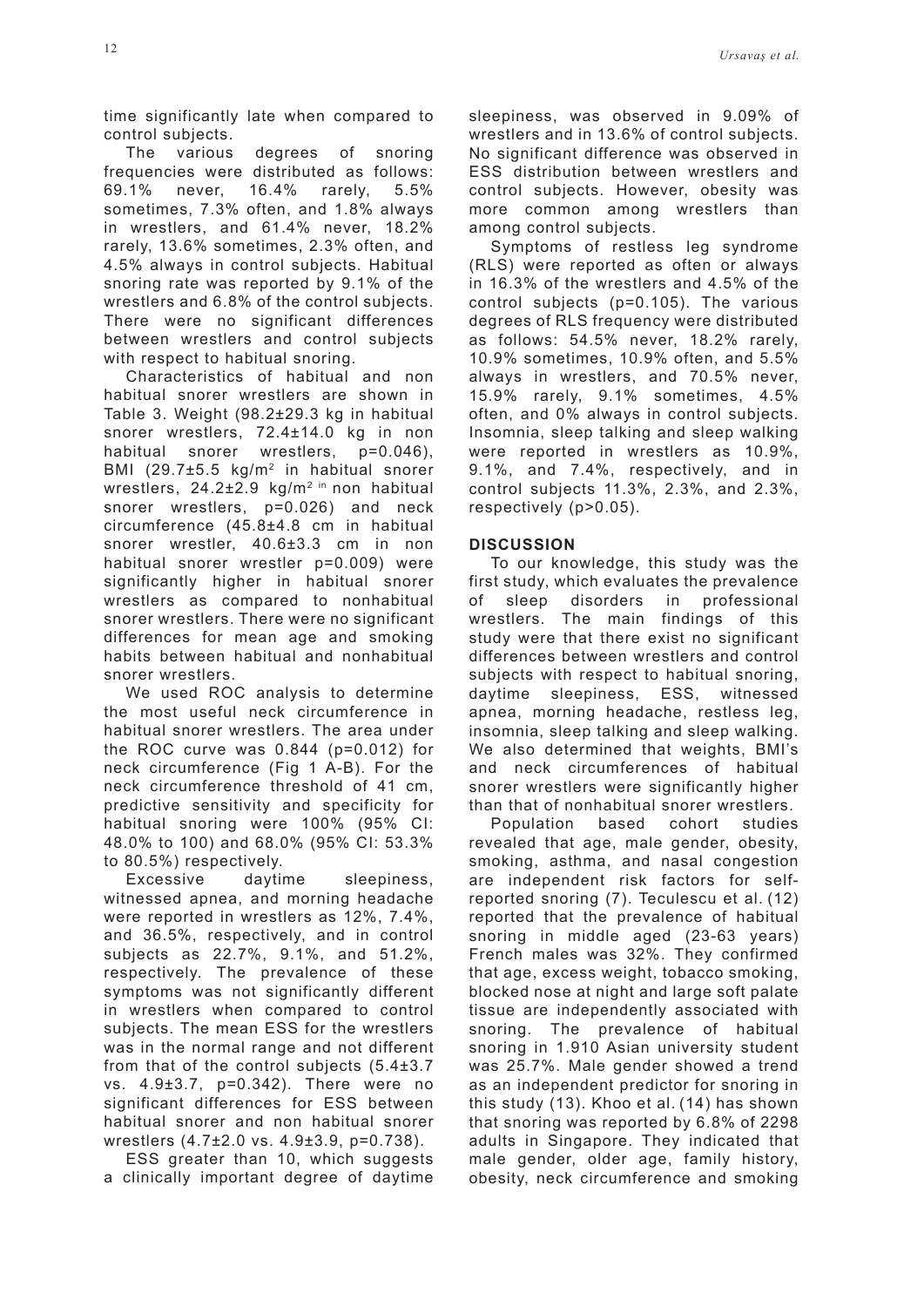were independent risk factors for snoring. In our study, we found that habitual snoring rate was reported by 9.1% of the wrestlers and 6.8% of the control subjects. George et al. (15) investigated sleep breathing disorders in professional football players. They estimated the prevalence of sleep breathing disorder to be 14%.

Obesity and large neck circumference are major risk factors for habitual snoring and obstructive sleep apnea (OSA). Resta et al. (16) investigated 161 obese subject and 40 age-matched control subjects. They found that neck circumference in men, and BMI in women were strongest predictors of sleep apnea. In another population based study, snoring was reported by 38% of the subjects, and age, BMI and neck circumference were significantly higher in the snorer group. Snoring is generally associated with nasal obstruction and abnormal pharynx exploration (17). In our study, weight, BMI and neck circumference of habitual snorer wrestlers were significantly higher than that of nonhabitual snorer wrestlers.

In spite of adjusting age and obesity, a low level of physical activity was associated with higher risk of habitual snoring in obese women and men (9, 18). Previous studies suggested that nasal obstruction is a risk factor for snoring (11, 17). Physical activity has reduced nasal congestion by sympathetic activity (10). However, the clinical importance of this connection is still unknown. Physical inactivity can be a real risk factor for snoring, but it can also be the result of excessive daytime sleepiness. Physical activity can protect from OSA. Moreno et al. (19) investigated the risk of OSA among truck drivers in order to correlate it to potentially related factors, such as serum glucose, cholesterol levels, smoking habits, alcohol and drug consumption and self reported physical activity. They found that the presence of self reported occasional and regular physical activity could be an independent protective factor of OSA. Marchesini et al. (20) analysed 1890 obese patients. They indicated that snoring independently increases the risk of hypertension, whereas physical activity exerts a protection on both snoring and complication. Furthermore, BMI in sportsman is not quite the same as a high BMI in subjects from the general population. The latter individuals are likely to have a much higher percentage of body fat contributing to the high BMI and less lean body mass (muscle) than the sportsman. In our study, we observed that obesity was more frequent among wrestlers and neck circumference was significantly larger in wrestlers than in control subjects. However, the absence of significant differences between the levels of snoring in wrestlers than in control subjects can be associated with the protective effect of physical activity and large muscle mass in wrestlers.

Obesity can be associated with excessive daytime sleepiness even in the absence of sleep apnea. Bixler et al. (21) suggest that patients with a complaint of excessive day time sleepiness should be thoroughly assessed for depression and obesity/diabetes independent of whether or not sleep disordered breathing is present. Physical activity has reduced excessive day time sleepiness even with the presence of snoring. Furthermore, sleep complaints can improve sleep quality by initiating some exercise programs (22). Edinger et al. (23) showed that the fit subjects had shorter latencies, lesser wake time after onset, fewer discrete sleep episodes, fewer sleep stage shifts during the initial portion of the night, a higher sleep efficiency and more total slow waves during polisomongraphy than did the sedentary subjects. In our study, the mean ESS for the wrestlers was in the normal range and was not different from that of the control subjects. Despite the fact that obesity is observed more frequently among wrestlers, the absence of difference in daytime sleepiness between wrestlers and control subjects can be explained with high levels of physical activity among wrestlers.

Various studies have indicated that daily physical exercise improves the quality and efficiency of sleep in the general population. Alencar et al. (24) analyzed the effect of water exercise weight training and aerobic exercise on total sleep time. They reported that the water exercise group went to bed earlier and the total sleep times were significantly higher in the water exercise group when compared to the other two groups. In accordance with this study, the wrestlers in the present study went to bed earlier and the total sleep time was significantly higher when compared to the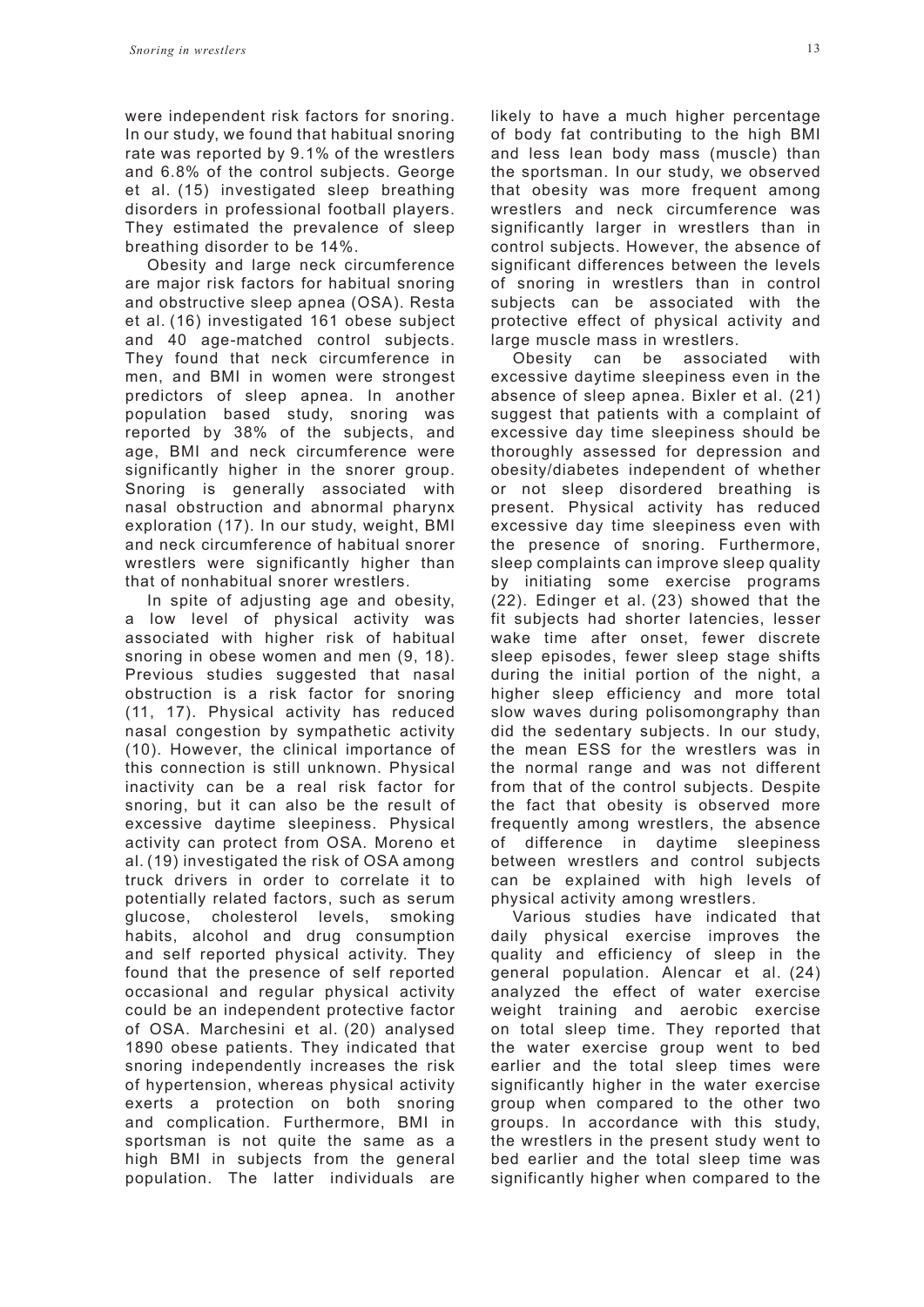control subjects.

RLS is a common condition. The prevalence of RLS is estimated to be about 10% and increases with age, smoking, anemia, obesity and renal failure (25). In a recent large scale population based study, a 5% prevalence of weekly symptoms and 2.7% prevalence of at least twice weekly symptoms have been reported (26). In our study, RLS was reported in 16.3% of the wrestlers and in 4.5% of the control subjects. There were no significant differences between two groups. The prevalence of other symptoms in general population has been estimated at approximately 10-15% for chronic insomnia (27), 10-15% for sleep walking, and 5-10% for sleep talking (28). There were no significant differences in the prevalence of insomnia, sleep talking and sleep walking between the general population and the wrestlers in our study.

Potential limitations of this study merit consideration. First limitation is that sleep complaints was based on self subjective reports. Second, study population was quite small.

In conclusion, although obesity and large neck circumference were quite common among wrestlers, there were no significant differences for habitual snoring, daytime sleepiness, and ESS between wrestlers and control subjects.

## **REFERENCES**

- 1. Wilson K, Stoohs RA, Mulrooney TF, et al. The snoring spectrum: Acustic assesment of snoring intensity in 1139 individuals undergoing polysomnography. Chest 1999;115:762-70
- 2. Young T, Hutton R, Finn L, et al. The gender bias in sleep apnea diagnosis: are women missed because they have different symtoms? Arch Intern Med 1996;156:2445-51
- 3. Urschitz MS, Guenther A, Eggebrecht E, et al. Snoring intermittant hypoxia and academic performance in primary school children. Am J Respir Crit Care Med 2003;168: 464-8
- 4. Peker Y, Hedner J, Norum J, et al. Increased Incidence of Cardiovascular Disease in Middle-aged Men with Obstructive Sleep apnea: A 7-year Follow-up. Am J Respir Crit Care Med 2002;166:159-65
- 5. Janson C, Hillerdal G, Larsson L, et al. Excessive daytime sleepiness and fatigue in nonapneic snorers: improvement after UPPP. Eur Respir J 1994;7:845-9
- 6. Lindberg E, Janson J, Gislason T et al.

Snoring and hypertension : a 10 year follow up. Eur Respir J 1998;11:884-9

- 7. Young T, Finn L, Palta M. Chronic nasal congestion at night is a risk factor for snoring in a population based cohort study. Ann Intern Med 2001;161:1514-9
- 8. Urschitzs MS, Guenther A, Eitner S, et al. Risk factors and natural history of habitual snoring. Chest 2004;126:790-800
- 9. Koskenvuo M, Partinen M, Kaprio J, et al. Snoring and cardiovascular risk factors. Ann Med 1994;26:371-6
- 10. Juto JE, Lundberg C. Nasal mucosa reaction, catecholamines and lactate during physical exercise. Acta Otolaryngol 1984;98:533-42
- 11. Johns MW. A new method for measuring daytime sleepiness: the Epworth sleepiness scale. Sleep 1991;14:540-5
- 12. Teculescu D, Hannhart B, Cornette A, et al. Prevalance of habitual snoring in a sample of French males. Role of "minor" nose-throat abnormalities. Respiration 2001;68:365-70
- 13. Hui DS, Chan JK, Ho AS, et al. Prevalence of snoring and sleep disordered breathing in a student population. Chest 1999;116: 1530-6
- 14. Khoo SM, Tan WC, ng TP, ho CH. Risk factors associated with habitual snoring and sleep disordered breathing in multi-ethnic Asian population: a population based study. Respir Med 2004;98:557-66
- 15. George CF, Kab V, Kab P, Villa JJ, Levy AM. Sleep and breathing in professional football players. Sleep Med 2003;4:317-25
- 16. Resta O, Foschino-Barbora MP, Legari G, et al. Sleep related breathing disorders, loud snoring and excessive daytime sleepiness in obese subjects. Int J Obes Relat Metab Disord 2001; 25: 669-75
- 17. Zamarron C, Gude F, Alverez JM, et al. Airway disorders and pulmonary function in snorers. A population based study. Respir Med 2000;94: 835-40
- 18. Svensson M, Lindberg E, Naessen T, Janson C. Risk factors associated with snoring in women with special emphasis on body mass index. A population based study. Chest 2006;129:933-41
- 19. Moreno CR, Carvalho FA, Lorenzi C, et al. High risk for obstructive sleep apnea in truck drivers estimated by the Berlin questionnaire: prevalence and associated factors. Chronobiol Int 2004;21:871-9
- 20. Marchesini G, Pontiroli A, Salvioli G, et al. Snoring hypertension and type 2 diabetes in obesity. Protection by physical activity. J Endocrinol Invest 2004;27:150-7
- 21. Bixler EO, Vgontzas AN, Lin HM, et al. Excessive daytime sleepiness in a general